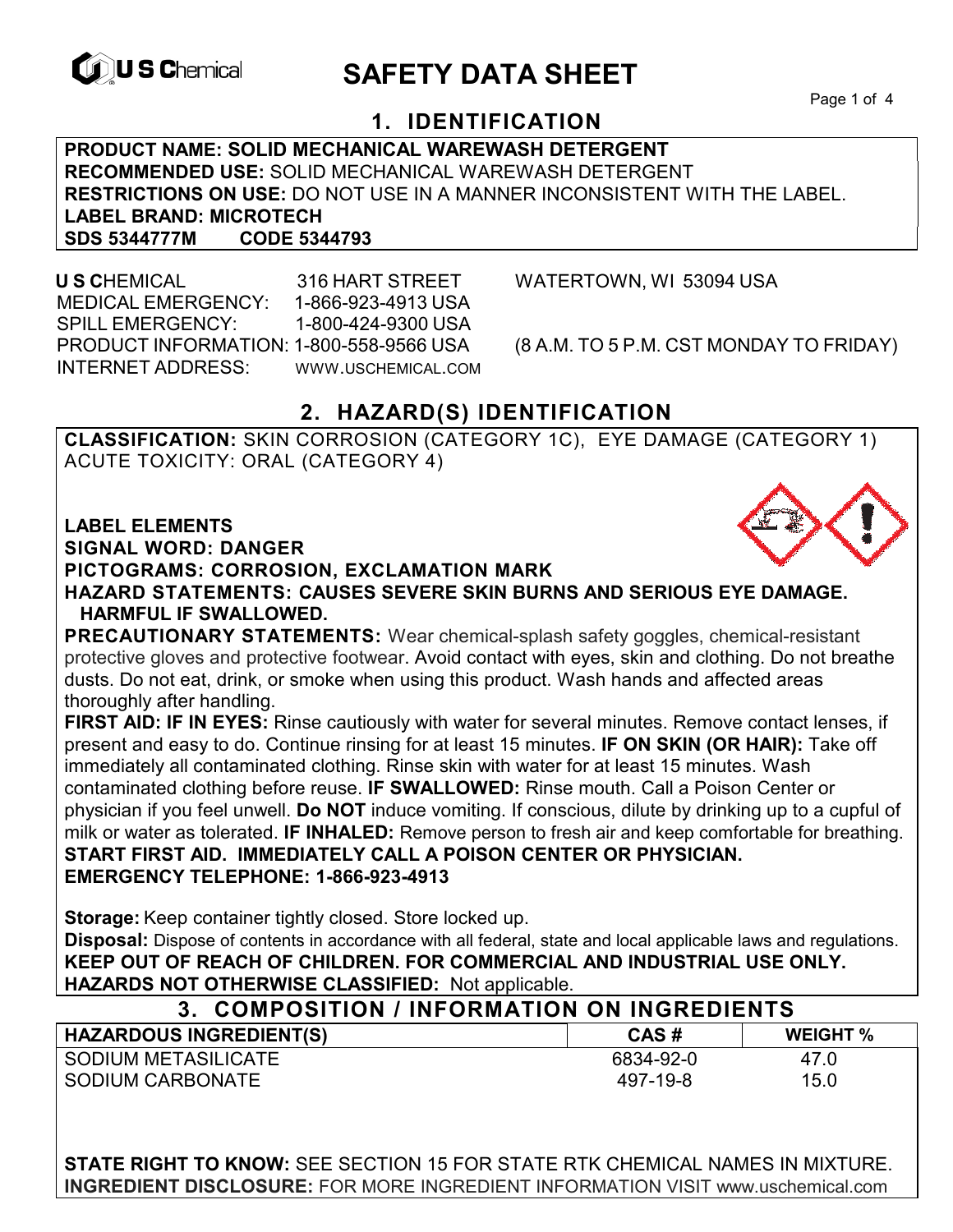#### **MICROTECH SOLID MECHANICAL WAREWASH DETERGENT SDS 5344777M**

#### **4. FIRST-AID MEASURES** Page 2 of 4

**IF IN EYES:** RINSE CAUTIOUSLY WITH WATER FOR SEVERAL MINUTES. REMOVE CONTACT LENSES, IF PRESENT AND EASY TO DO. CONTINUE RINSING FOR AT LEAST 15 MINUTES. **IF ON SKIN (OR HAIR):** TAKE OFF IMMEDIATELY ALL CONTAMINATED CLOTHING. RINSE SKIN WITH WATER FOR AT LEAST 15 MINUTES. WASH CONTAMINATED CLOTHING BEFORE REUSE. **IF SWALLOWED:** RINSE MOUTH. **Do NOT** INDUCE VOMITING. IF CONSCIOUS, DILUTE BY DRINKING UP TO A CUPFUL OF MILK OR WATER AS TOLERATED. **IF INHALED:** REMOVE PERSON TO FRESH AIR AND KEEP COMFORTABLE FOR BREATHING. **START FIRST AID. IMMEDIATELY CALL A POISON CENTER OR PHYSICIAN. EMERGENCY TELEPHONE: 1-866-923-4913**

**MOST IMPORTANT SYMPTOMS / EFFECTS:** CAUSES SEVERE SKIN BURNS AND SERIOUS EYE DAMAGE. MAY CAUSE BLINDNESS WITHOUT IMMEDIATE FIRST AID. HARMFUL IF SWALLOWED. CAUSES BURNS AND SERIOUS DAMAGE TO MOUTH, THROAT AND STOMACH. CORROSIVE TO ALL BODY TISSUES.

**MEDICAL CONDITIONS AGGRAVATED:** NONE KNOWN.

**NOTE TO PHYSICIAN:** CALL 1-866-923-4913 FOR EXPOSURE MANAGEMENT ASSISTANCE.

### **5. FIRE-FIGHTING MEASURES**

**CHEMICAL HAZARDS:** CORROSIVE. NON-FLAMMABLE. **COMBUSTION PRODUCT HAZARDS:** OXIDES OF CARBON AND OTHER FUMES. **METHODS:** SELECT EXTINGUISHER AND METHODS BASED ON FIRE SIZE AND TYPE. **EQUIPMENT:** WEAR SCBA AND FULL PROTECTIVE GEAR AS CONDITIONS WARRANT. **NFPA RATING:** HEALTH-3/FLAMMABILITY-0/ INSTABILITY-0/SPECIAL HAZARD-N.AP. **SUITABLE EXTINGUISHERS:** WATER, DRY CHEMICAL, CO2 OR FOAM SUITABLE FOR FIRE. **UNSUITABLE EXTINGUISHERS:** NO RESTRICTIONS BASED ON CHEMICAL HAZARDS.

### **6. ACCIDENTAL RELEASE MEASURES**

**PERSONAL PRECAUTIONS:** EVACUATE UNPROTECTED PERSONNEL FROM AREA. WEAR PERSONAL PROTECTION INCLUDING RUBBER BOOTS. SEE SECTION 8. VENTILATE AREA IF NEEDED. BE CAREFUL NOT TO SLIP. WASH THOROUGHLY AFTER CLEAN-UP. **ENVIRONMENTAL PRECAUTIONS:** PREVENT SPILL FROM ENTERING DRAIN, STORM SEWER OR SURFACE WATERWAY. PREVENT WATER AND SOIL CONTAMINATION. **CLEAN-UP METHODS:** THIS MATERIAL IS A SOLID IN A PLASTIC CANISTER WHICH CANNOT BE SPILLED OR LEAK. HOWEVER, DURING USE THE PRODUCT IS DISSOLVED AND THIS DILUTED SOLUTION SHOULD BE TREATED AS FOLLOWS: FLUSH SMALL SPILLS WITH WATER TO LOCAL SANITARY SEWER AS PERMITTED. AFTER SPILL COLLECTION, FLUSH AREA WITH WATER AND FOLLOW WITH NORMAL CLEAN-UP PROCEDURES. BE CAREFUL AS SPILLS ARE SLIPPERY.

### **7. HANDLING AND STORAGE**

**HANDLING:** FOLLOW ALL LABEL DIRECTIONS. INSTRUCT PERSONNEL ABOUT PROPER USE, HAZARDS, PRECAUTIONS, AND FIRST AID MEASURES. AVOID INHALATION, INGESTION, AND CONTACT WITH SKIN, EYES AND CLOTHING. DO NOT TASTE OR SWALLOW. REMOVE AND WASH CONTAMINATED CLOTHING AND FOOTWEAR BEFORE REUSE. PRODUCT RESIDUE MAY REMAIN IN EMPTY CONTAINERS. HANDLE CAREFULLY TO AVOID DAMAGING CONTAINER.

**STORAGE:** KEEP CONTAINER TIGHTLY CLOSED. STORE LOCKED UP. STORE AT AMBIENT TEMPERATURES IN A DRY AREA OUT OF DIRECT SUNLIGHT. PROTECT FROM FREEZING. ROTATE STOCK REGULARLY. KEEP AWAY FROM FOOD AND DRINK. KEEP OUT OF REACH OF CHILDREN.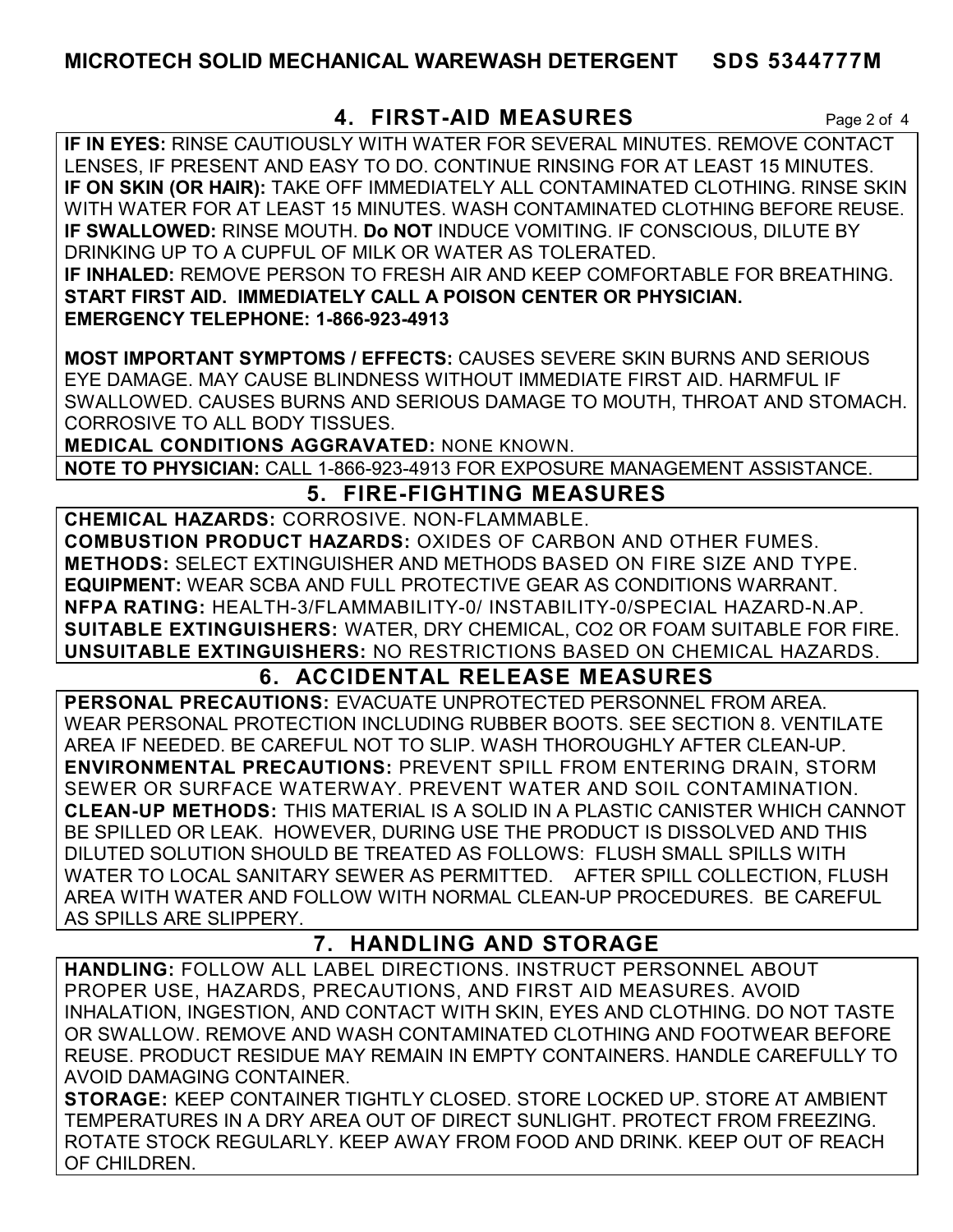## **MICROTECH SOLID MECHANICAL WAREWASH DETERGENT SDS 5344777M**

**8. EXPOSURE CONTROLS / PERSONAL PROTECTION** Page 3 of 4

**EXPOSURE LIMITS:** SODIUM METASILICATE = NONE SODIUM CARBONATE = NONE **ENGINEERING CONTROLS:** GENERAL ROOM VENTILATION IS TYPICALLY ADEQUATE.

#### **PERSONAL PROTECTION**

**EYES:** CHEMICAL-SPLASH SAFETY GOGGLES.

**HANDS:** CHEMICAL-RESISTANT PROTECTIVE GLOVES (NITRILE, NEOPRENE OR RUBBER). **RESPIRATORY:** WEAR DUST MASK IF HANDLING CREATES AIR-BORNE DUST.

**FEET:** PROTECTIVE FOOTWEAR.

**BODY:** SUITABLE PROTECTIVE CLOTHING.

**HYGIENE MEASURES:** HANDLE IN ACCORDANCE WITH GOOD INDUSTRIAL HYGIENE AND SAFETY PRACTICE. TAKE OFF IMMEDIATELY ALL CONTAMINATED CLOTHING AND WASH IT BEFORE REUSE. WASH HANDS AND AFFECTED AREAS THOROUGHLY AFTER HANDLING. PROVIDE SUITABLE FACILITIES FOR QUICK DRENCHING OR FLUSHING OF THE EYES AND BODY IN CASE OF CONTACT OR SPLASH HAZARD.

#### **9. PHYSICAL AND CHEMICAL PROPERTIES**

| <b>APPEARANCE: WHITE SOLID</b>         | <b>AUTO-IGN</b>   |
|----------------------------------------|-------------------|
| <b>ODOR: NONE</b>                      | <b>DECOMPC</b>    |
| pH CONCENTRATE: ABOVE 12.0             | <b>EXPLOSIV</b>   |
| pH @ 2600 PPM SOLUTION: 11.5 (BASIC)   | <b>EVAPORA</b>    |
| pH @ USE DILUTION: 11.1 (BASIC)        | <b>FLAMMAB</b>    |
| <b>PHYSICAL STATE: SOLID</b>           | <b>FLASH PO</b>   |
| <b>RELATIVE DENSITY (WATER): 1.500</b> | <b>INITIAL BO</b> |
| <b>SOLUBILITY (WATER): &gt;20%</b>     | <b>MELTING</b>    |
| <b>VAPOR PRESSURE: N.AV.</b>           | <b>ODOR THE</b>   |
| <b>VAPOR DENSITY: N. AV.</b>           | <b>PARTITION</b>  |
| <b>VISCOSITY: N.AP.</b>                | <b>OTHER: N</b>   |

**IITION TEMPERATURE: N.AV. DECOMPOSITION TEMPERATURE:** N.AV. **E LIMITS (LEL/UEL): NONE EVAPORATION RATE:** N.AV. **ILITY (SOLID, GAS): N.AP. FINT: NONE DILING POINT/RANGE: N.AV. POINT/FREEZING POINT: >140°F ODOR THRESHOLD:** N.AV. **COEFF. (N-OCTANOL/WATER): N.AV OTHER:** N.AV.

### **10. STABILITY AND REACTIVITY**

**REACTIVITY:** MIXING WITH INCOMPATIBLES CAN RELEASE HEAT + HAZARDOUS GASES. **CHEMICAL STABILITY:** STABLE.

**POSSIBILITY OF HAZARDOUS REACTIONS:** SEE REACTIVITY. WILL NOT POLYMERIZE. **CONDITIONS TO AVOID:** TEMPERATURES BELOW 1.7°C (35°F) OR ABOVE 49°C (120°F). **MATERIALS TO AVOID:** ACIDS AND OTHER CHEMICALS. MIX ONLY WITH WATER. **HAZARDOUS DECOMPOSITION PRODUCTS:** NONE UNDER NORMAL CONDITIONS.

## **11. TOXICOLOGICAL INFORMATION**

**ROUTES OF EXPOSURE:** EYES, SKIN, INGESTION, INHALATION. **INFORMATION ON ROUTES OF EXPOSURE:** NO LC50/LD50 TEST DATA ON MIXTURE. **ACUTE EFFECTS /SYMPTOMS**: CORROSIVE TO ALL BODY TISSUES.  **EYES:** CAUSES SERIOUS EYE DAMAGE. MAY CAUSE PAIN, REDNESS AND WATERING.  **SKIN:** CAUSES SEVERE SKIN BURNS. MAY CAUSE DELAYED PAIN, REDNESS AND BLISTERING. **INGESTION:** CAUSES BURNS AND SERIOUS DAMAGE TO MOUTH, THROAT AND STOMACH. **INHALATION:** MAY CAUSE CORROSIVE EFFECTS TO NOSE, THROAT, AND RESPIRATORY SYSTEM. **CHRONIC / OTHER EFFECTS:** NO REPORTABLE GERM CELL MUTAGENS, SKIN SENSITIZERS, RESPIRATORY SENSITIZERS, REPRODUCTIVE TOXINS OR ASPIRATION HAZARDS. **SPECIFIC TARGET ORGANS (SINGLE/REPEATED):** NONE KNOWN. **NUMERICAL MEASURES OF TOXICITY:** ATEmix (ORAL-RAT) = 1900 MG / KG **CARCINOGENS:** NO REPORTABLE ACGIH, IARC, NTP, OR OSHA CARCINOGENS.